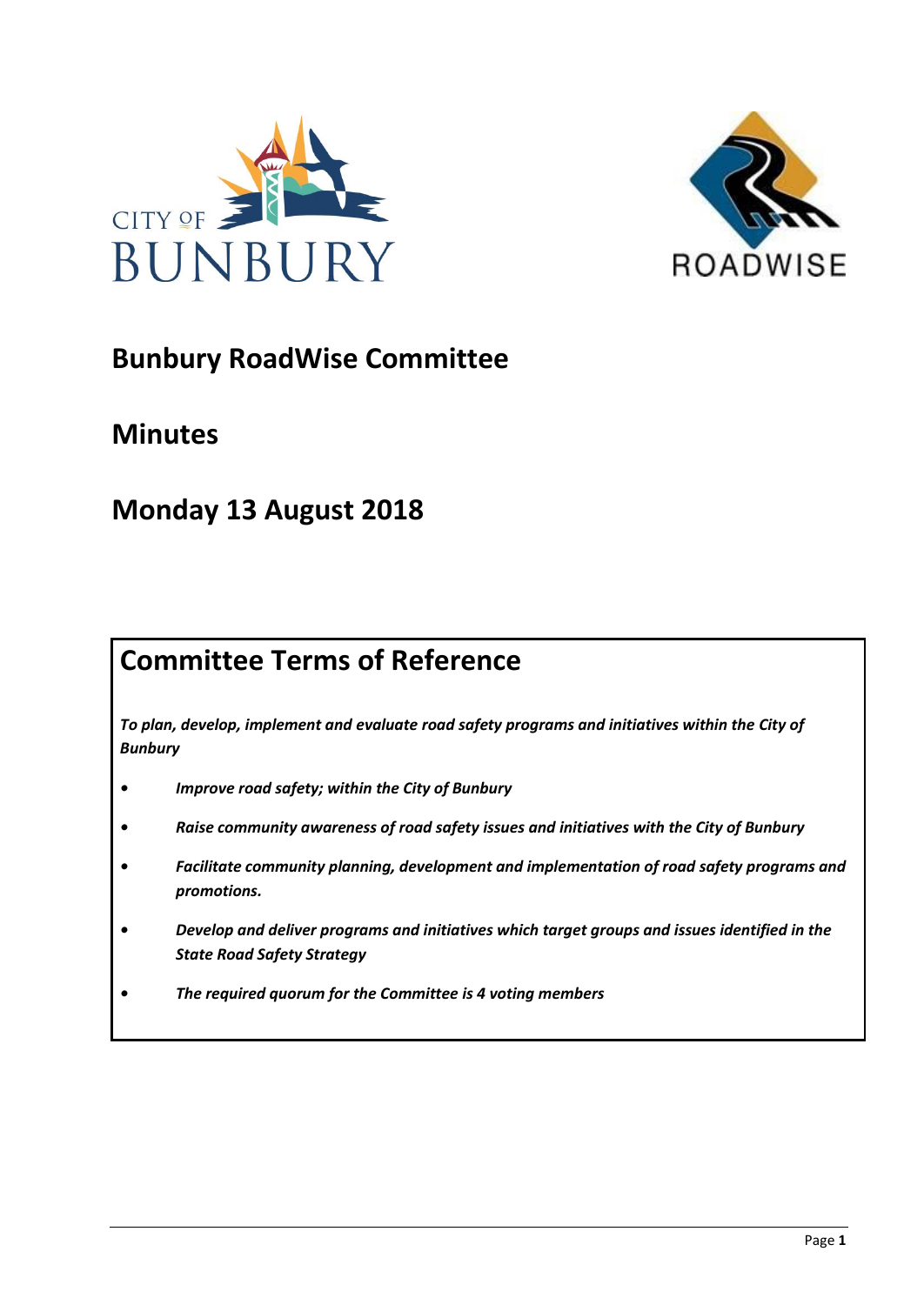## Table of Contents

| Item No   |      | Subject | Page No |
|-----------|------|---------|---------|
| 1.        |      |         |         |
| 2.        |      |         |         |
| 3.        |      |         |         |
| 4.        |      |         |         |
|           | 4.1  |         |         |
|           | 4.2  |         |         |
| <u>5.</u> |      |         |         |
| <u>6.</u> |      |         |         |
| 7.        |      |         |         |
| 8.        |      |         |         |
|           | 8.1  |         |         |
|           | 8.2  |         |         |
|           | 8.3  |         |         |
| 9.        |      |         |         |
| 10.       |      |         |         |
|           | 10.1 |         |         |
|           | 10.2 |         |         |
|           |      |         |         |
|           | 12.1 |         |         |
|           | 12.2 |         |         |
| 13.       |      |         |         |
| 14.       |      |         |         |
| 15.       |      |         |         |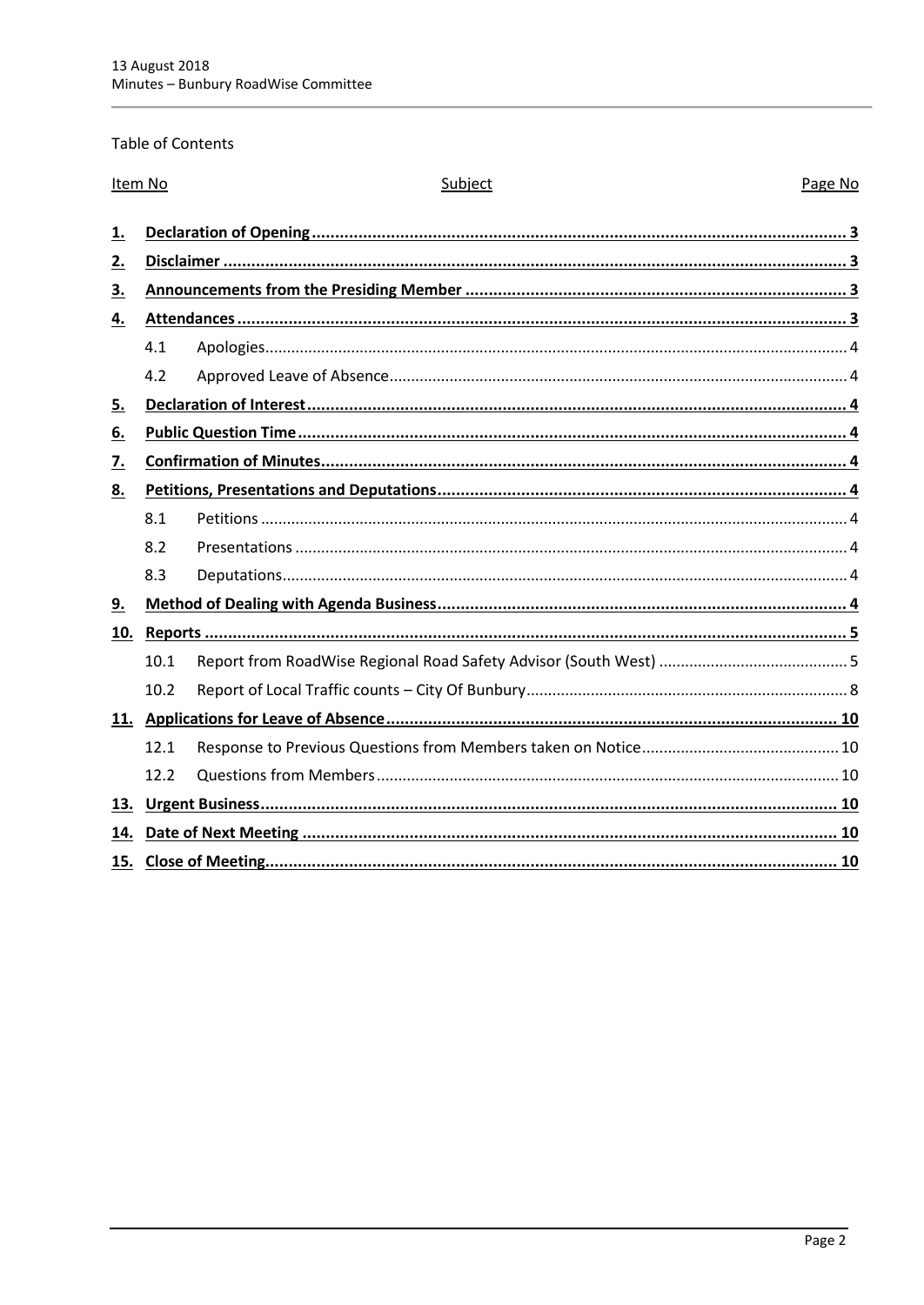# **Bunbury RoadWise Committee Minutes**

# **Monday 13 August 2018**

Members of the public to note that recommendations made by this committee are not final and will be subject to adoption (or otherwise) at a future meeting of the Bunbury City Council.

# <span id="page-2-0"></span>**1. Declaration of Opening**

The Presiding Member declared the meeting open at 10:05am.

## <span id="page-2-1"></span>**2. Disclaimer**

Not applicable to this committee.

# <span id="page-2-2"></span>**3. Announcements from the Presiding Member**

Nil

# <span id="page-2-3"></span>**4. Attendances**

*Committee Members:*

| <b>Member Name</b>   | <b>Representing</b>                       |
|----------------------|-------------------------------------------|
| Cr Karen Steele      | City of Bunbury Councillor                |
| Nathan Locke         | <b>Community Member</b>                   |
| <b>Brad Brooksby</b> | <b>Community Member</b>                   |
| John Herbert         | Main Roads WA                             |
| Lisa Gartrell        | <b>SDFRA</b>                              |
| Peter Westgate       | Department of Transport                   |
| Andrew Wright        | Department of Fire and Emergency Services |
| Nicola Smith         | Road Safety Advisor                       |
| Cr Murray Cook       | Youth Driver Development Program          |

*Ex-officio Members (non-voting):*

| Member Name  | Representing           |
|--------------|------------------------|
| Shaun Millen | Manager of Engineering |

#### *Support Staff:*

| Name                           | <b>Title</b>              |
|--------------------------------|---------------------------|
| Amanda Blunsdon (minute taker) | A/Team Leader Engineering |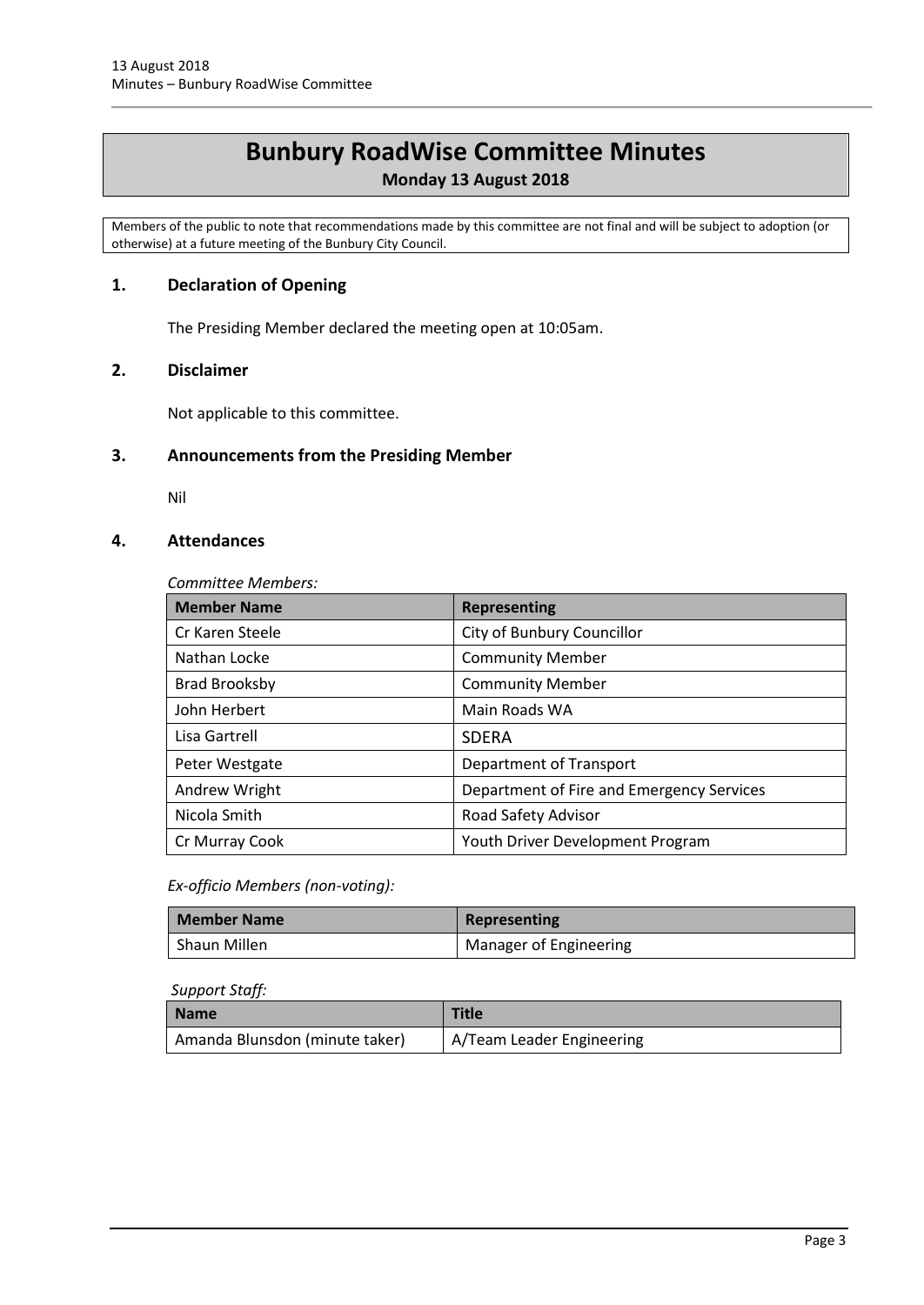#### <span id="page-3-0"></span>**4.1 Apologies**

Dianne Langford-Fisher - St John Ambulance Sgt Craig Clarke - Bunbury Police Jacob Azzopardi - RAC

#### <span id="page-3-1"></span>**4.2 Approved Leave of Absence**

Nil

## <span id="page-3-2"></span>**5. Declaration of Interest**

IMPORTANT: Committee members to complete a "Disclosure of Interest" form for each item on the agenda in which they wish to disclose a financial/proximity/impartiality interest. They should give the form to the Presiding Member before the meeting commences. After the meeting, the form is to be forwarded to the Administration Services Section for inclusion in the Corporate Financial Disclosures Register.

## <span id="page-3-3"></span>**6. Public Question Time**

Not applicable

# <span id="page-3-4"></span>**7. Confirmation of Minutes**

Committee Decision: Moved Cr Karen Steel Seconded Nathan Locke

The minutes of the Bunbury RoadWise Committee Meeting held on 18 June 2018, are confirmed as a true and accurate record.

CARRIED 9 Votes 'for' / Nil votes 'against'

#### <span id="page-3-6"></span><span id="page-3-5"></span>**8. Petitions, Presentations and Deputations**

**8.1 Petitions**

Nil

<span id="page-3-7"></span>**8.2 Presentations**

Nil

<span id="page-3-8"></span>**8.3 Deputations**

Nil

# <span id="page-3-9"></span>**9. Method of Dealing with Agenda Business**

Items were dealt with in the order they appear.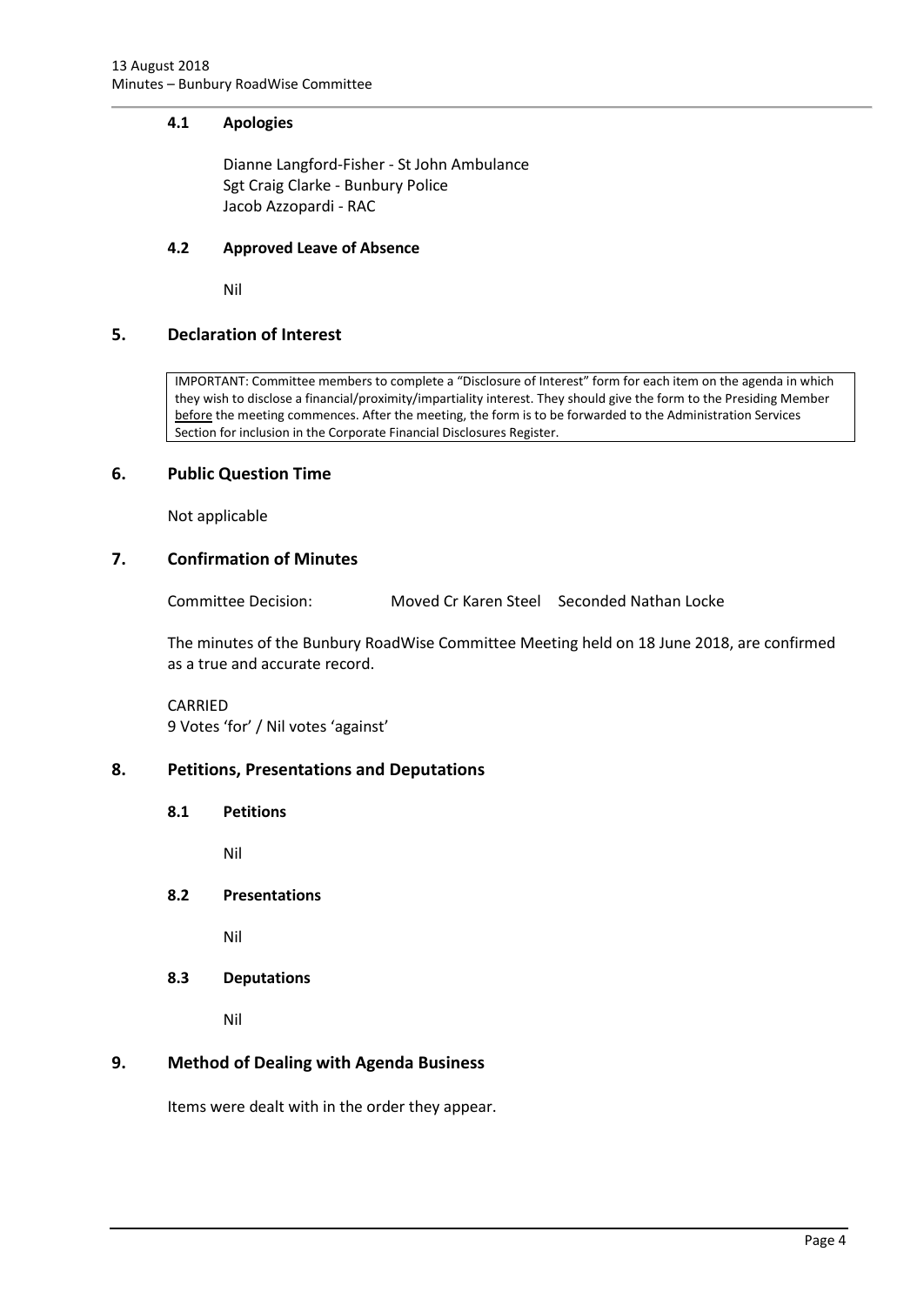#### <span id="page-4-0"></span>**10. Reports**

#### <span id="page-4-1"></span>**10.1 Report from RoadWise Regional Road Safety Advisor (South West)**

| <b>File Ref:</b>            | A04616                                                           |                                            |  |
|-----------------------------|------------------------------------------------------------------|--------------------------------------------|--|
| <b>Applicant/Proponent:</b> | Nicola Smith, RoadWise Regional Road Safety Advisor (South West) |                                            |  |
| <b>Responsible Officer:</b> | Amanda Blunsdon, Acting Engineering Team Leader                  |                                            |  |
| <b>Responsible Manager:</b> | Shaun Millen, Manager Engineering and Civil Operations           |                                            |  |
| Executive:                  | Gavin Harris, Director Works and Services                        |                                            |  |
| <b>Authority/Discretion</b> | Advocacy                                                         | Review                                     |  |
|                             | Executive/Strategic                                              | Quasi-Judicial                             |  |
|                             | Legislative                                                      | $\boxtimes$<br><b>Information Purposes</b> |  |
|                             |                                                                  |                                            |  |
| <b>Attachments:</b>         | BRWC1 RoadWise Advisor Report SW Region July August 2018         |                                            |  |

#### **Summary**

The RoadWise Regional Road Safety Advisor submits a monthly WALGA RoadWise report for the southwest as advice to the Bunbury RoadWise Committee.

#### **Executive Recommendation**

Bunbury RoadWise Committee notes the WALGA RoadWise report.

#### **Strategic Relevance**

| Theme 1       | Our Community and culture.                                             |
|---------------|------------------------------------------------------------------------|
| Goal          | A safe, healthy and cohesive community, with a rich cultural life, and |
|               | supportive social environment.                                         |
| Objective 1.1 | A community where people are safe and feel safe.                       |

#### **Background**

The WALGA RoadWise Southwest Region Report is provided as a summary of activities and campaign initiatives underway and ongoing across the southwest of the state. Additionally it reinforces the "Towards Zero" message and provides up to date statistics on fatalities across the state.

#### **Council Policy Compliance**

Not applicable

#### **Legislative Compliance**

Not applicable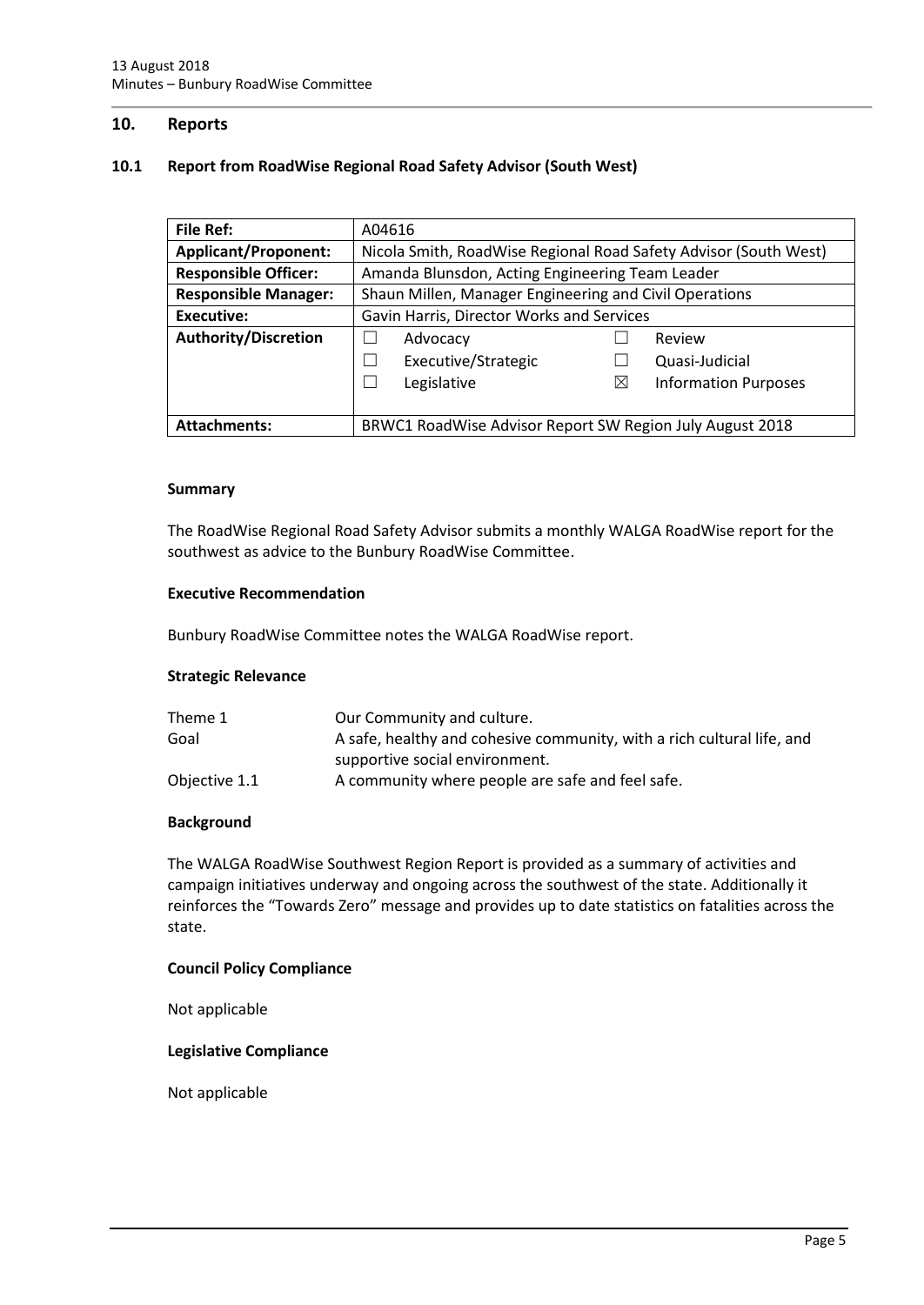#### **Officer Comments**

For the months of July & August 2018 the WALGA RoadWise undertook the following campaigns across the Southwest:

- South West Careers Expo Novice Drivers;
- 2018 Local Government Road Safety Awards;
- Safe Speeds in the Shire of Dardanup; and
- City of Mandurah RYDE Program.

The Industry Road Safety Alliance South West collaborated with the City of Bunbury RoadWise Committee to promote road safety messages to novice drivers at the South West Careers Expo in June, with over 2000 young people attending. Young people could take the challenge to answer a road safety question, take a selfie with the M8 the call can W8 photo frame or have a go at the "Snailed It" race.

Nominations for the 2018 Local Government Road Safety Awards are now open. A joint initiative by WALGA's RoadWise and the Institute of Public Works Engineering Australasia (Western Australia) Inc., the Awards seek to acknowledge outstanding achievements by Local Governments in the area of road safety, and recognise innovation in engineering countermeasures contributing to safe system implementation, along with local road safety partnerships and champions.

The Shire of Dardanup RoadWise Committee loaned the WALGA RoadWise courtesy speed display signs during May which they trialled at a couple of known suburban hot spots for speeding drivers. Two locations with a posted speed limit of 50km/hr were chosen in response to ongoing issues with high speeds in the area. The courtesy speed display signs were programmed to use the happy face if drivers were adhering to the speed limit and a sad face if they were travelling too fast and needed to slow down. News on the Shire of Dardanup Facebook page advised that the signs being used were very positive and generated a great deal of discussion in the community about safe speeds.

Overall the Shire of Dardanup feels the courtesy speed display signs remind drivers to be more aware of the speed they are travelling.

The City of Mandurah recently launched the Regional Youth Driver Education (RYDE) program in partnership with the Peel Volunteer Resource Centre and a wide range of local youth service providers. Mandurah's young novice drivers who have barriers to accessing a car or an adult to complete their 50 hours of supervised driving experience, can now benefit from this program.

The RYDE program is also being considered for the Bunbury and Busselton areas in the near future. For more information visit ryde.org.au

#### **Analysis of Financial and Budget Implications**

The monthly WALGA RoadWise report is externally funded at no cost to the City.

#### **Community Consultation**

The monthly WALGA RoadWise report is located on the WALGA website.

#### **Councillor/Officer Consultation**

Councillor/Officer Consultation not required.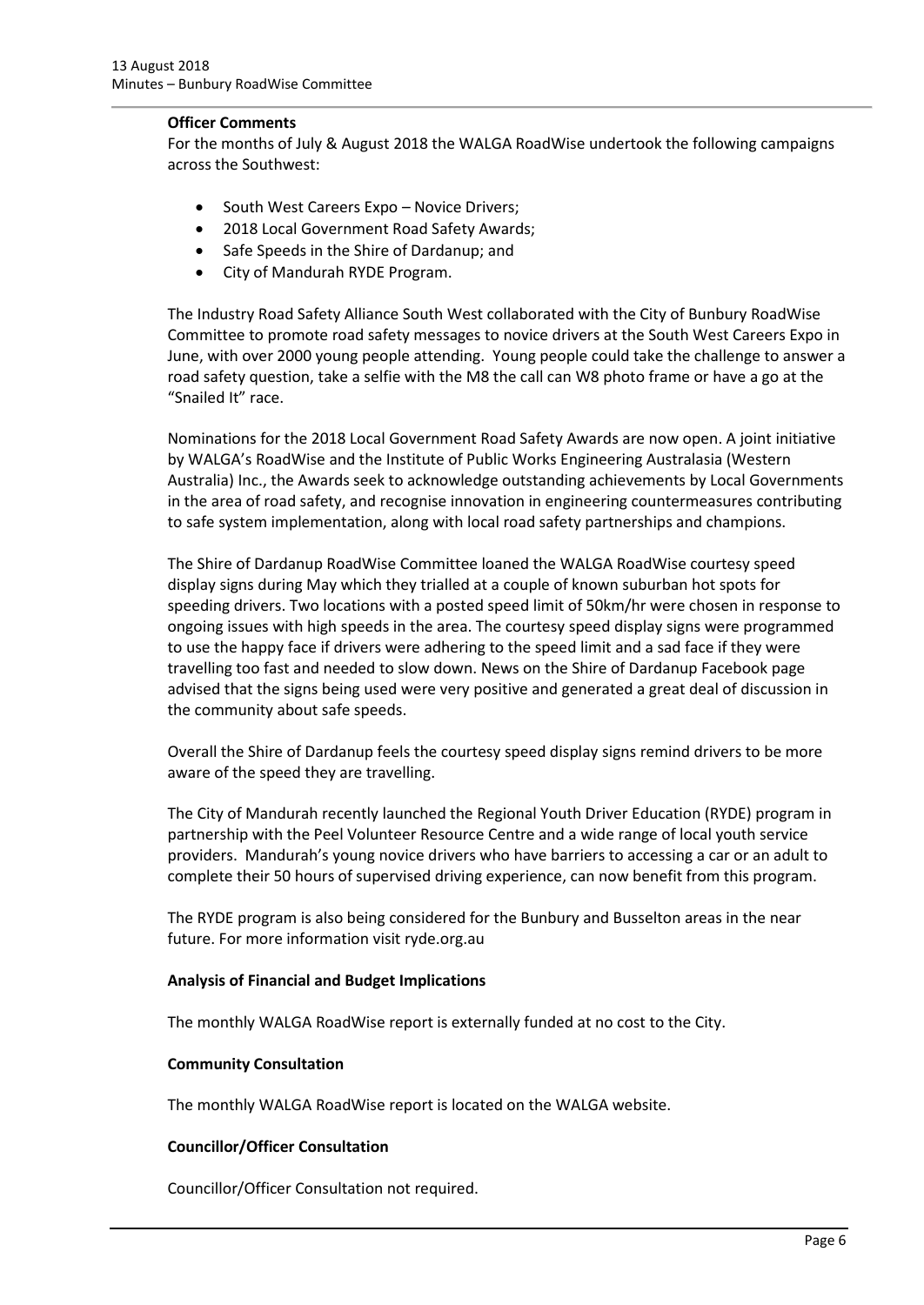## **Outcome of Bunbury RoadWise Committee Meeting – 13 August 2018**

The Executive Recommendation (as printed) was moved by Cr Karen Steele and seconded by Cr Murray Cooke. Cr Karen Steele put the motion to the vote and was adopted to become the Committee's decision on the matter.

# **Committee Decision**

*Bunbury RoadWise Committee notes the WALGA RoadWise South West Region Report.* 

Carried

9 Votes 'for' / Nil votes 'against'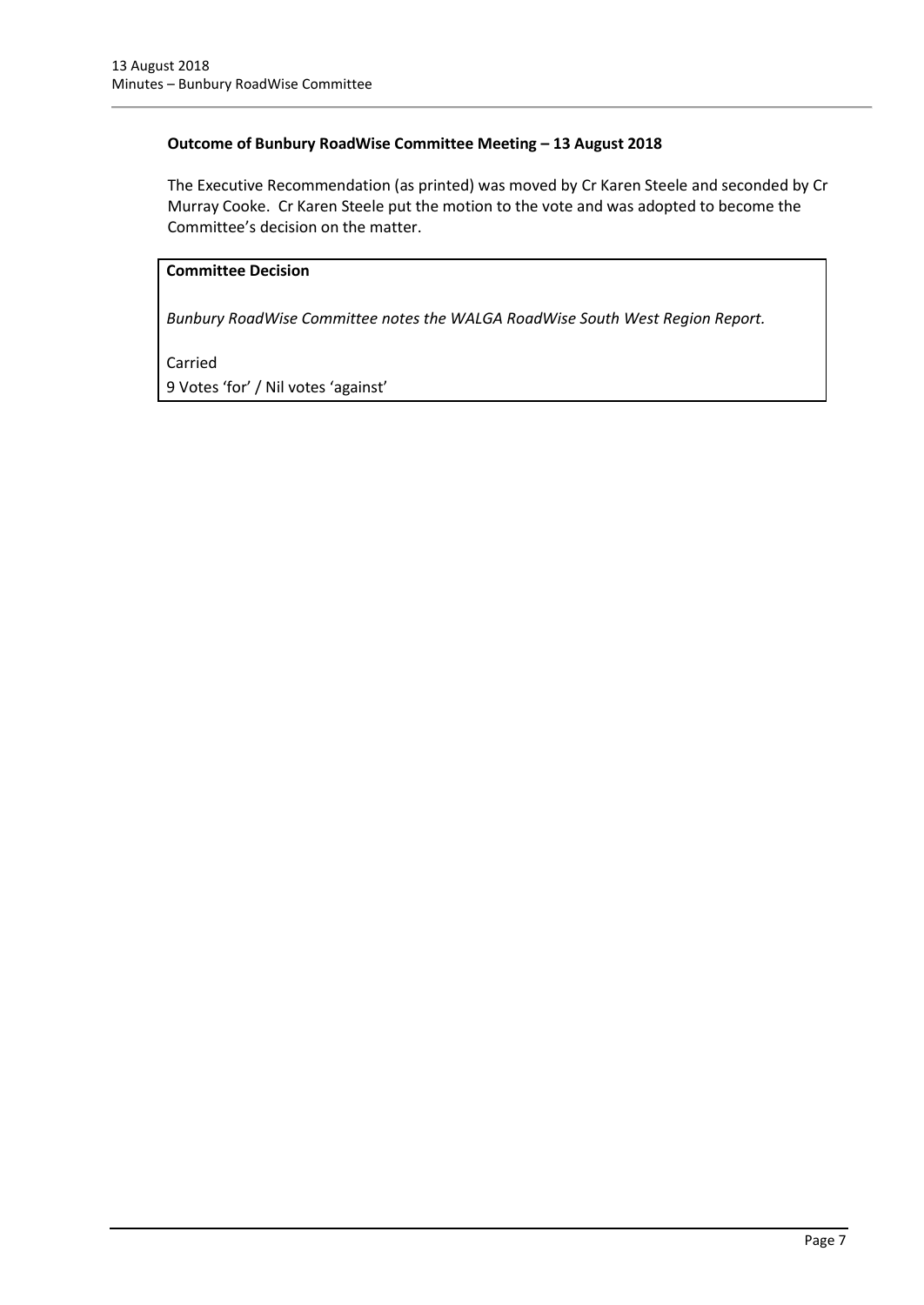#### <span id="page-7-0"></span>**10.2 Report of Local Traffic counts – City Of Bunbury**

| <b>File Ref:</b>            | A04616                                          |   |                             |
|-----------------------------|-------------------------------------------------|---|-----------------------------|
| <b>Applicant/Proponent:</b> | <b>Internal Report</b>                          |   |                             |
| <b>Responsible Officer:</b> | Amanda Blunsdon, Acting Engineering Team Leader |   |                             |
| <b>Responsible Manager:</b> | Shaun Millen, Manager of Engineering            |   |                             |
| <b>Executive:</b>           | Gavin Harris, Director Works and Services       |   |                             |
| <b>Authority/Discretion</b> | Advocacy                                        |   | Review                      |
|                             | Executive/Strategic                             |   | Quasi-Judicial              |
|                             | Legislative                                     | ⊠ | <b>Information Purposes</b> |
|                             |                                                 |   |                             |
| <b>Attachments:</b>         | BRWC2 Traffic Counts - July 2018 - August 2018  |   |                             |

#### **Summary**

A summary of recent traffic counts are attached for the committee's information.

#### **Executive Recommendation**

That Bunbury RoadWise Committee notes the report.

#### **Strategic Relevance**

| Theme 1       | Our Community and culture.                                             |
|---------------|------------------------------------------------------------------------|
| Goal          | A safe, healthy and cohesive community, with a rich cultural life, and |
|               | supportive social environment.                                         |
| Objective 1.1 | A community where people are safe and feel safe.                       |

#### **Background**

The City of Bunbury positions traffic counters at strategic locations across the city to allow the ongoing analysis of speed and traffic across its local road network.

#### **Council Policy Compliance**

Nil

**Legislative Compliance** Nil

#### **Officer Comments**

The traffic count data indicates the  $85<sup>th</sup>$  percentile speed and traffic volumes for the road network. Where excessive speeds are identified and there is no engineering solution available to reduce speeds the resultant information is forwarded to Police for enforcement. Counts that have an 85% speed greater than 9km over the speed limit, and where more than 30% of the vehicles are exceeding the speed limit, shall meet the criteria to be forwarded to Police. Refer to attached BRWC2 Traffic Counts – July 2018 – August 2018.

#### **Analysis of Financial and Budget Implications**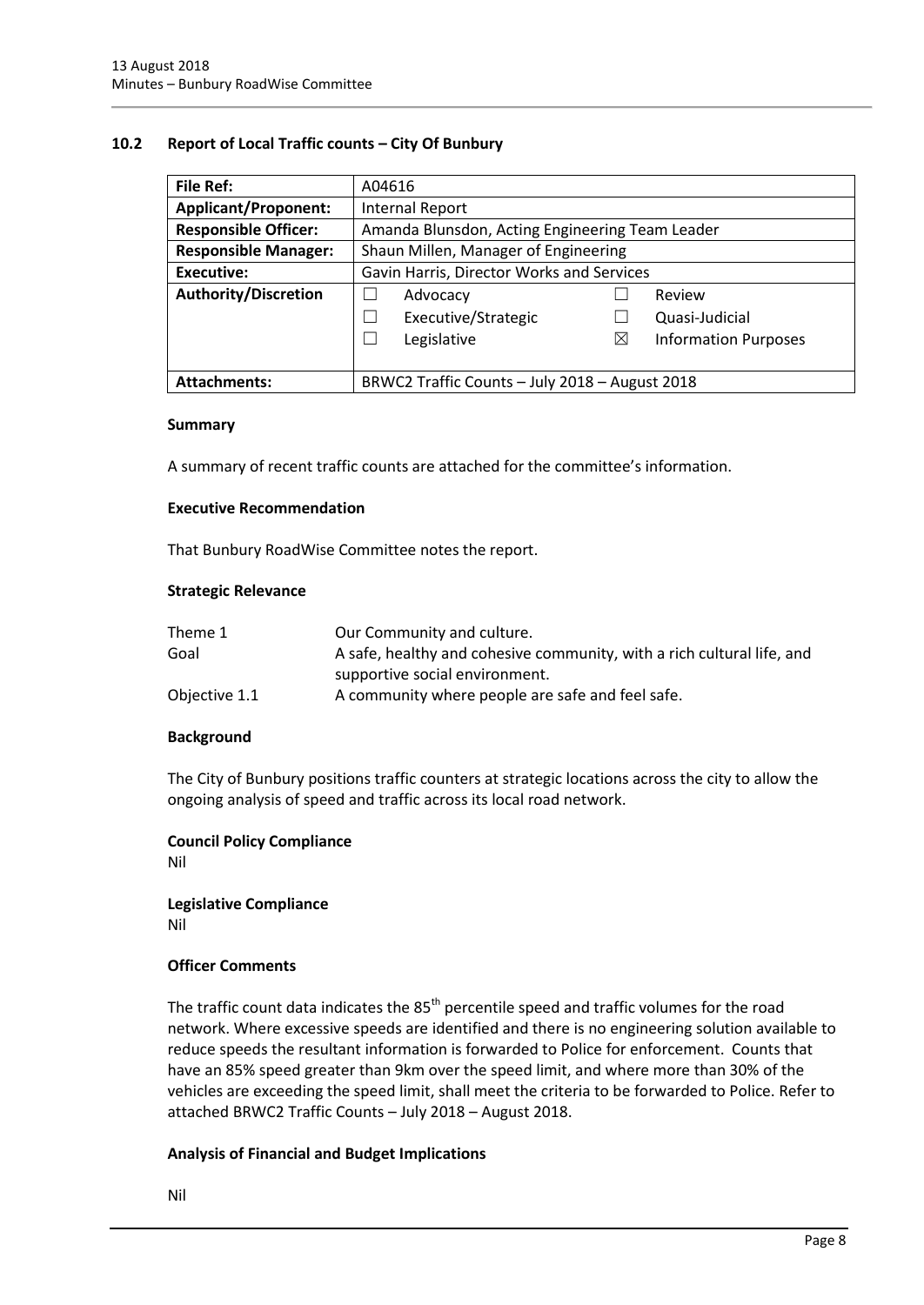#### **Community Consultation**

Nil

## **Councillor/Officer Consultation**

Nil

## **Outcome of Bunbury RoadWise Committee Meeting – 13 August 2018**

The Executive Recommendation (as printed) was moved by Brad Brooksby and seconded by John Herbert. Cr Karen Steele put the motion to the vote and was adopted to become the Committee's decision on the matter.

# **Committee Decision**

*That Bunbury RoadWise Committee notes the report.*

Carried 9 Votes 'for' / Nil votes 'against'